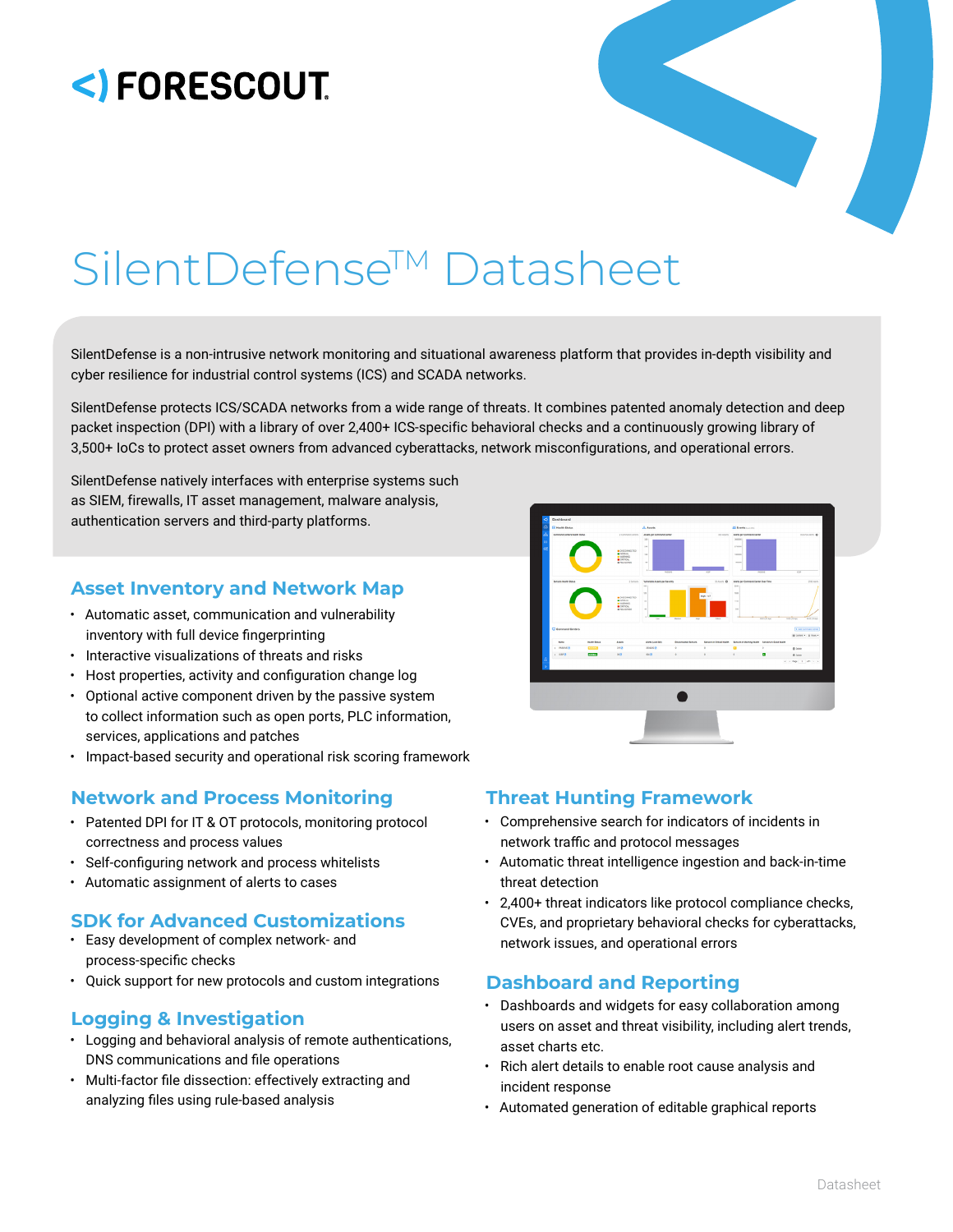# **Components and Architecture**

SilentDefense provides in-depth device visibility and cyber resilience for OT/ICS networks. By connecting to the SPAN/mirroring port of a network switch, it passively establishes a complete asset inventory and network baseline of normal communications. SilentDefense immediately alerts if there is a deviation, enabling real-time operational and cyber risk management.

An optional active component driven by the passive system, ICS Patrol™, allows discovery of assets in a given network, or network segment, for more comprehensive asset inventory / device fingerprinting.

At the top level, the Enterprise Command Center (ECC) aggregates the information coming from multiple SilentDefense Command Centers into a single dashboard for monitoring global system health, assets, vulnerabilities and threats.

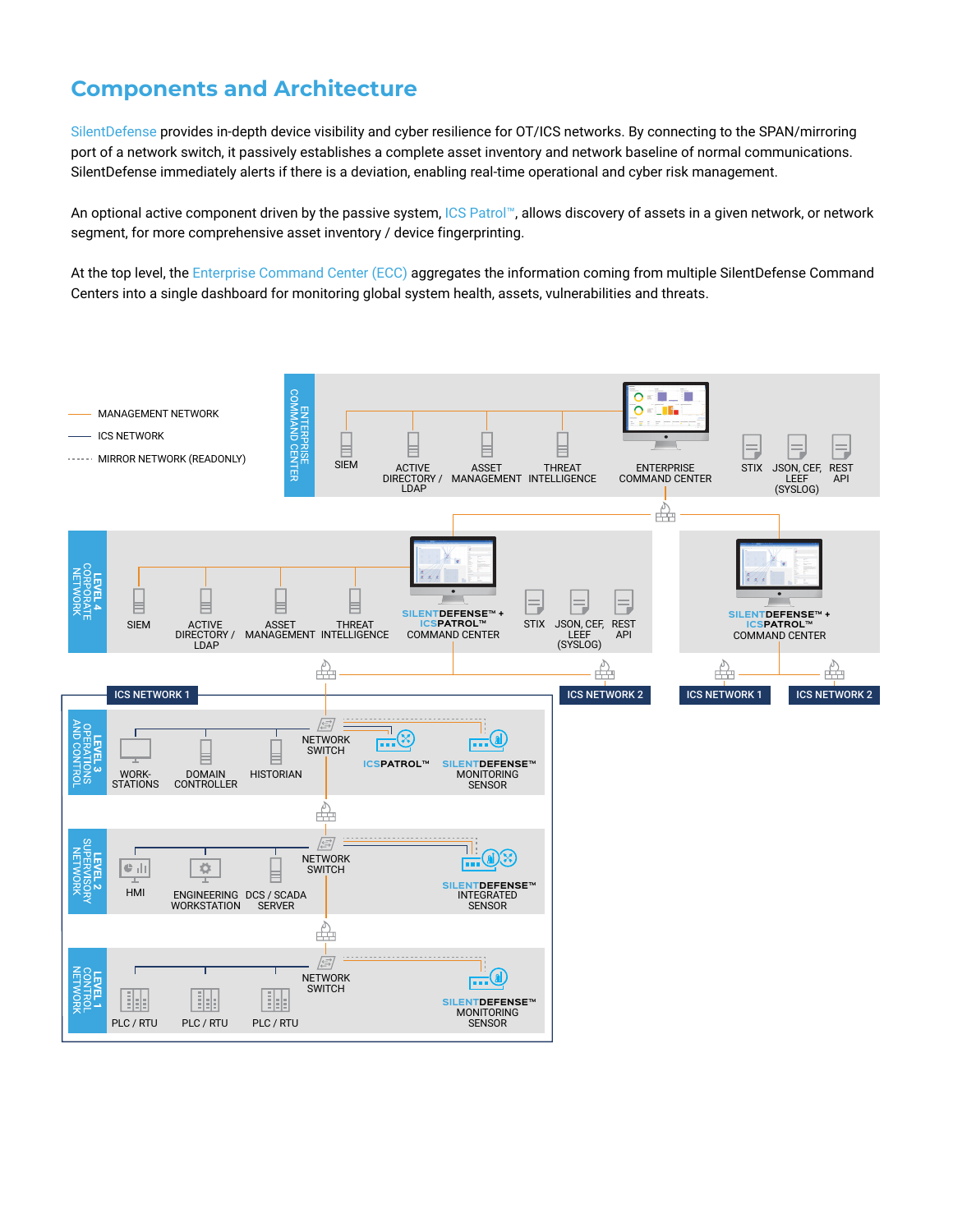# **Available Configurations**

# **Enterprise Command Center Requirements**

|                       | <b>Minimum Requirements</b>                                           |
|-----------------------|-----------------------------------------------------------------------|
| Hardware / hypervisor | 19" rack server or minimum VMware ESXi 5                              |
| Processor             | 12-core (Intel®) CPU 64 bits ≥ 2.4GHz or better                       |
| Memory size           | 32-64 GB                                                              |
| Hard drive            | 500 GB $-$ 1 TB thin provisioning                                     |
| Network interface #1  | Interface for Command Center communication and web application access |

## **Command Center Requirements**

|                      | <b>Small Deployment</b><br>$(s5$ sensors) | <b>Medium Deployment</b><br>$(≤10$ sensors)                   | <b>Large Deployment</b><br>$($ >10 sensors ≤100) |  |
|----------------------|-------------------------------------------|---------------------------------------------------------------|--------------------------------------------------|--|
| Hypervisor           |                                           | minimum VMware ESXi 5                                         |                                                  |  |
| Form factor          |                                           | 19" rack server or virtual appliance                          |                                                  |  |
| Processor            | 4-core CPU 64bits                         | 4/6-core (Intel) CPU 64 bits                                  | 12-core (Intel) CPU 64 bits $\geq$ 2.4GHz        |  |
| Memory size          | 16 GB                                     | 32 GB                                                         | 64-256 GB                                        |  |
| Hard drive           | 500 GB                                    | 1TB                                                           | $>1$ TB                                          |  |
|                      | (Based on data retention of 90 days)      |                                                               |                                                  |  |
| Network interface #1 |                                           | Interface for sensor communication and web application access |                                                  |  |

### **Passive Sensor Requirements**

|                        | <b>Small Deployment</b><br>(up to 100 Mbps)            | <b>Medium Deployment</b><br>(up to 200 Mbps)                             | <b>Large Deployment</b><br>(up to 1 Gbps)                     |
|------------------------|--------------------------------------------------------|--------------------------------------------------------------------------|---------------------------------------------------------------|
| Example hardware model | Foxquard <sup>®</sup> IADIN-FS1                        | Dell® Embedded PC 5000                                                   | Dell PowerEdge R640                                           |
| Deployment description | Deployments in small network<br>and harsh environments | Deployments in mediumsized<br>networks, harsh environments               | Deployments in large networks<br>and data center installation |
| Form factor            | Small size industrial PC /<br>DIN-rall fitting         | Medium-size industrial PC4 or 6-core                                     | 19" 1U rack server                                            |
| Processor              | 2- or 4- core (Intel) CPU 64 bits                      | (Intel) CPU 64 bits with 8 GT/s                                          | 6-core (Intel) CPU 64 bits $\geq$ 2.4GHz                      |
| Memory size            | 4-16 GB                                                | 16-32 GB                                                                 | 32-64 GB                                                      |
| Hard drive             |                                                        | 64 GB - 500 GB In industrial PCs (wide-temperature) SSDs should be used. |                                                               |
| Monitoring interface   | Up to 4 monitoring ports                               | Up to 8 monitoring ports                                                 | Up to 8 monitoring ports                                      |

# **Minimum Active Sensor Requirements**

| <b>Integrated with Passive Sensor</b>                             |                   | <b>Stand Alone</b> | <b>Virtual</b> |
|-------------------------------------------------------------------|-------------------|--------------------|----------------|
| It can be integrated directly on<br>any passive sensor for small, | Processor         | 2-4 core CPU       | 4 vCPU         |
|                                                                   | Memory size       | 4 GB RAM           | 4 GB RAM       |
| medium and large deployment.                                      | Network interface | ≥ 1                | ≥              |

*Configurations shown as examples. Refer to a sales representative for details and specific requests like increased number of monitoring ports. Visit www.forescout.com/platform/specifications/ for appliance specifications.*